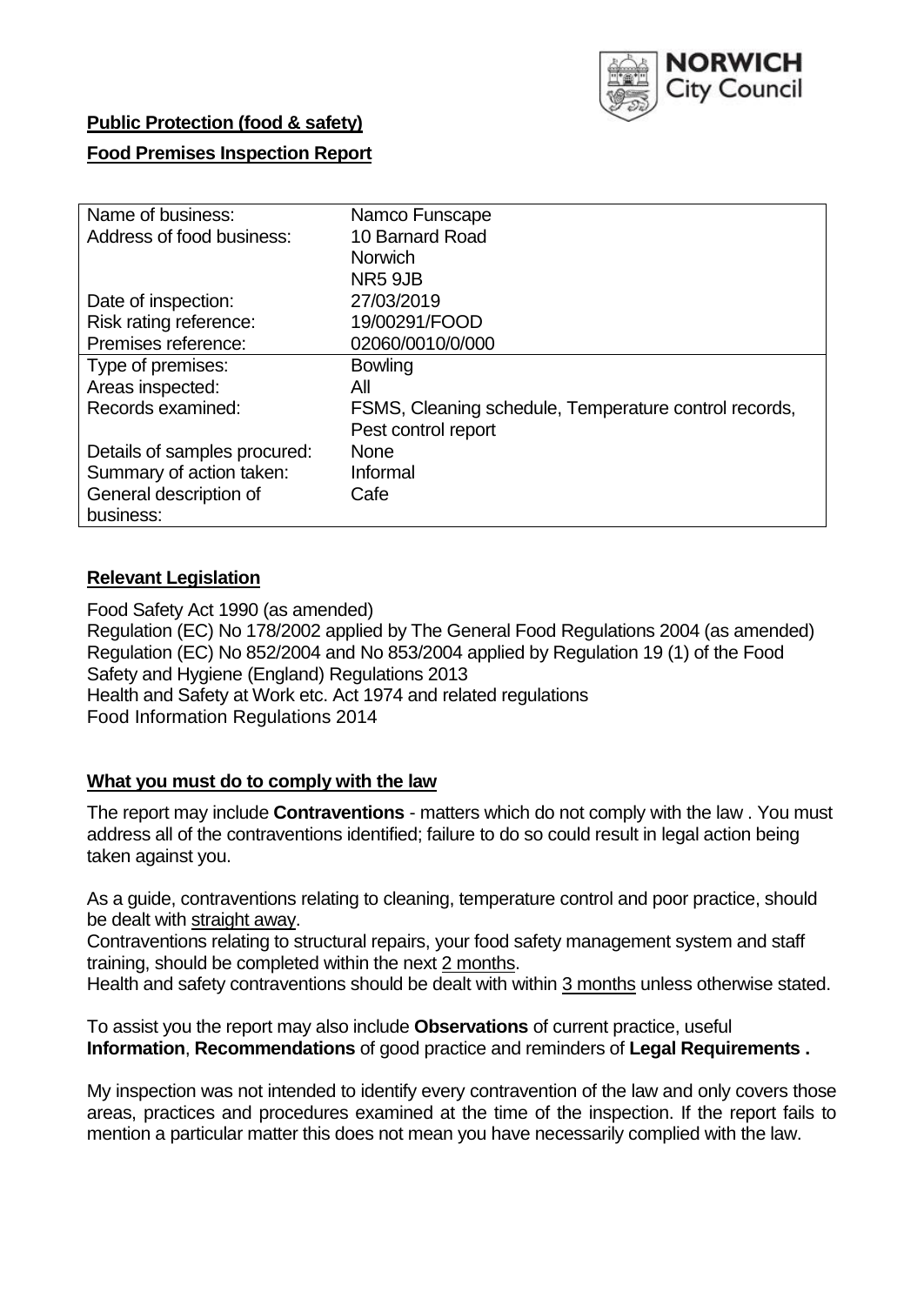# **FOOD SAFETY**

### **How we calculate your Food Hygiene Rating:**

The food safety section has been divided into the three areas which you are scored against for the hygiene rating: 1. food hygiene and safety procedures, 2. structural requirements and 3. confidence in management/control procedures. Each section begins with a summary of what was observed and the score you have been given. Details of how these scores combine to produce your overall food hygiene rating are shown in the table.

| <b>Compliance Area</b>                     |          |    |                | <b>You Score</b> |           |    |           |    |                |  |  |
|--------------------------------------------|----------|----|----------------|------------------|-----------|----|-----------|----|----------------|--|--|
| Food Hygiene and Safety                    |          |    | 0              | 5.               | 10        | 15 | 20        | 25 |                |  |  |
| <b>Structure and Cleaning</b>              |          |    | $\overline{0}$ | 5                | 10        | 15 | 20        | 25 |                |  |  |
| Confidence in management & control systems |          |    | 0              | 5                | 10        | 15 | 20        | 30 |                |  |  |
|                                            |          |    |                |                  |           |    |           |    |                |  |  |
| <b>Your Total score</b>                    | $0 - 15$ | 20 | $25 - 30$      |                  | $35 - 40$ |    | $45 - 50$ |    | > 50           |  |  |
| Your Worst score                           | 5        | 10 | 10             |                  | 15        |    | 20        |    |                |  |  |
|                                            |          |    |                |                  |           |    |           |    |                |  |  |
| <b>Your Rating is</b>                      | 5        | 4. | 3              |                  | 2         |    |           |    | $\overline{0}$ |  |  |

Your Food Hygiene Rating is 5 - a very good standard



# **1. Food Hygiene and Safety**

Food Hygiene standards are excellent. You demonstrated full compliance with legal requirements. You have safe food handling practices and procedures and all the necessary control measures to prevent cross-contamination are in place. **(Score 0)**

### Contamination risks

**Legal Requirement** At all stages of production, processing and distribution, food must be protected from any contamination likely to render it unfit for human consumption, injurious to health or contaminated in such a way that it would be unreasonable to expect it to be consumed in that state.

**Guidance** The FSA (visit www.food.gov.uk for more information) has issued guidance on controlling E.coli 0157 through:

- \* the complete separation of raw and ready-to-eat food
- \* the correct use of wash-hand basins and thorough hand washing

\* having dedicated equipment (including complex equipment) for raw and ready-to-eat foods

\* through 2-stage cleaning and the correct use of sanitiser

\* and by controlling the risks posed by earth soiled vegetables.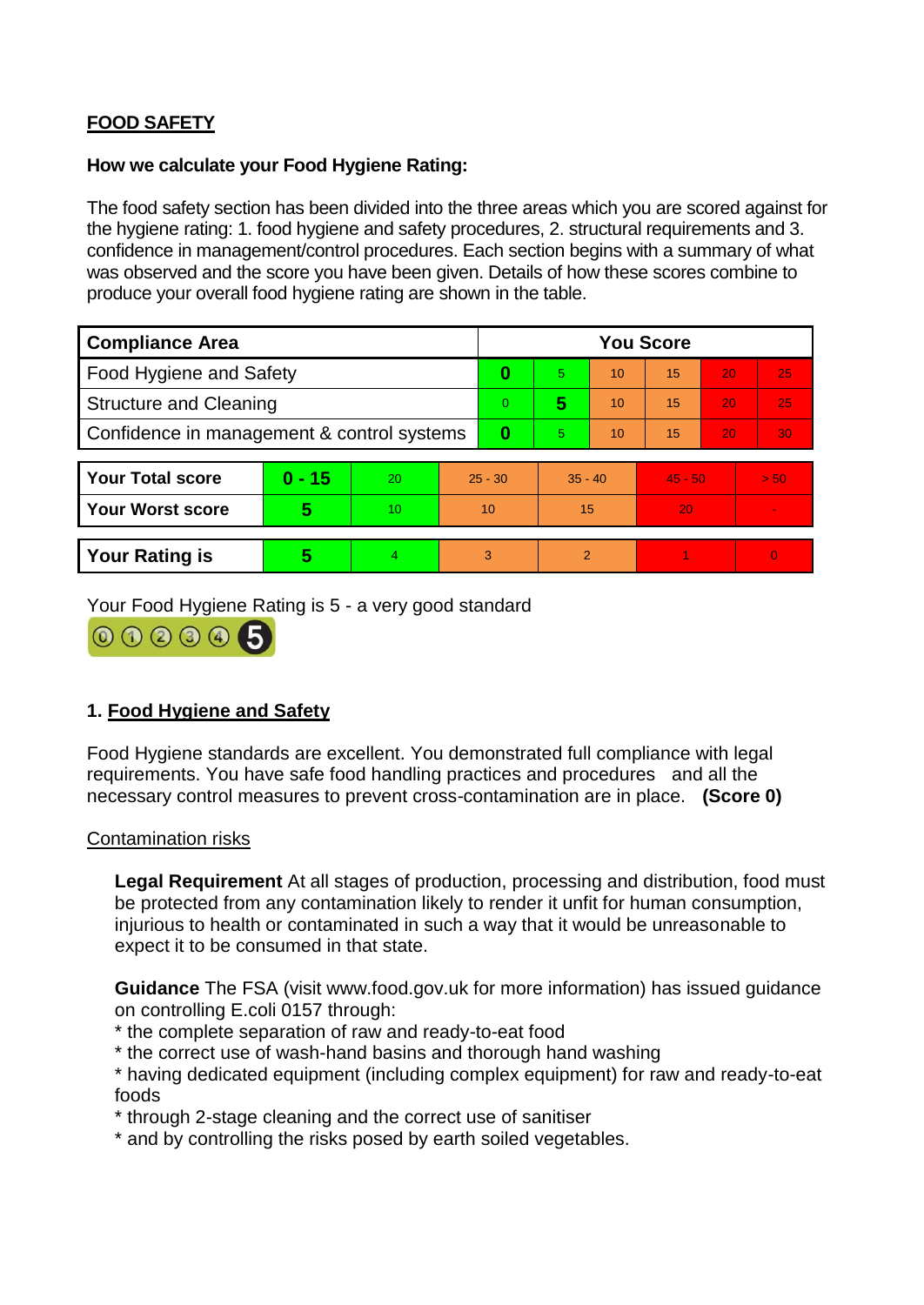**Observation** I was pleased to see you were able to demonstrate effective controls to prevent cross-contamination.

**Observation** You have a dishwasher, and were aware of the E Coli guidance.

#### Hand-washing

**Legal Requirement** An adequate number of wash hand basins must be available for use, they must be suitably located and designated for cleaning hands.

**Information** We have a hand washing demonstration kit which you might like to borrow in order to demonstrate the principles of correct hand washing to your staff. Contact the Duty Officer on 01603 212747 for more information.

**Information** Hand washing is required:

- \* before handling ready-to-eat food
- \* after touching raw food and its packaging, including unwashed fruit and vegetables
- \* after a break/smoking
- \* after going to the toilet
- \* after cleaning
- \* after removing waste
- \* after blowing your nose .

**Recommendation** For extra protection against cross contamination use a liquid soap with disinfectant properties conforming to the European standard BS EN 1499: 1997. This information should be available on the product label or may be obtained from the supplier or manufacturer.

**Observation** I was pleased to see hand washing was well managed.

#### Personal Hygiene

**Legal Requirement** All persons in food handling areas must wear suitable, clean, and where appropriate protective clothing.

**Observation** I was pleased to see that standards of personal hygiene were high.

#### Temperature Control

**Legal Requirement** Raw materials, ingredients, intermediate products and finished products likely to support the reproduction of pathogenic micro-organisms or the formation of toxins must not be kept at temperatures that might result in a risk to health.

**Legal Requirement** If you rely on selling hot food (displayed under 63 °C) within two hours you must be able to demonstrate your system for ensuring food is either sold, placed under refrigeration, or discarded, before the two hours have elapsed.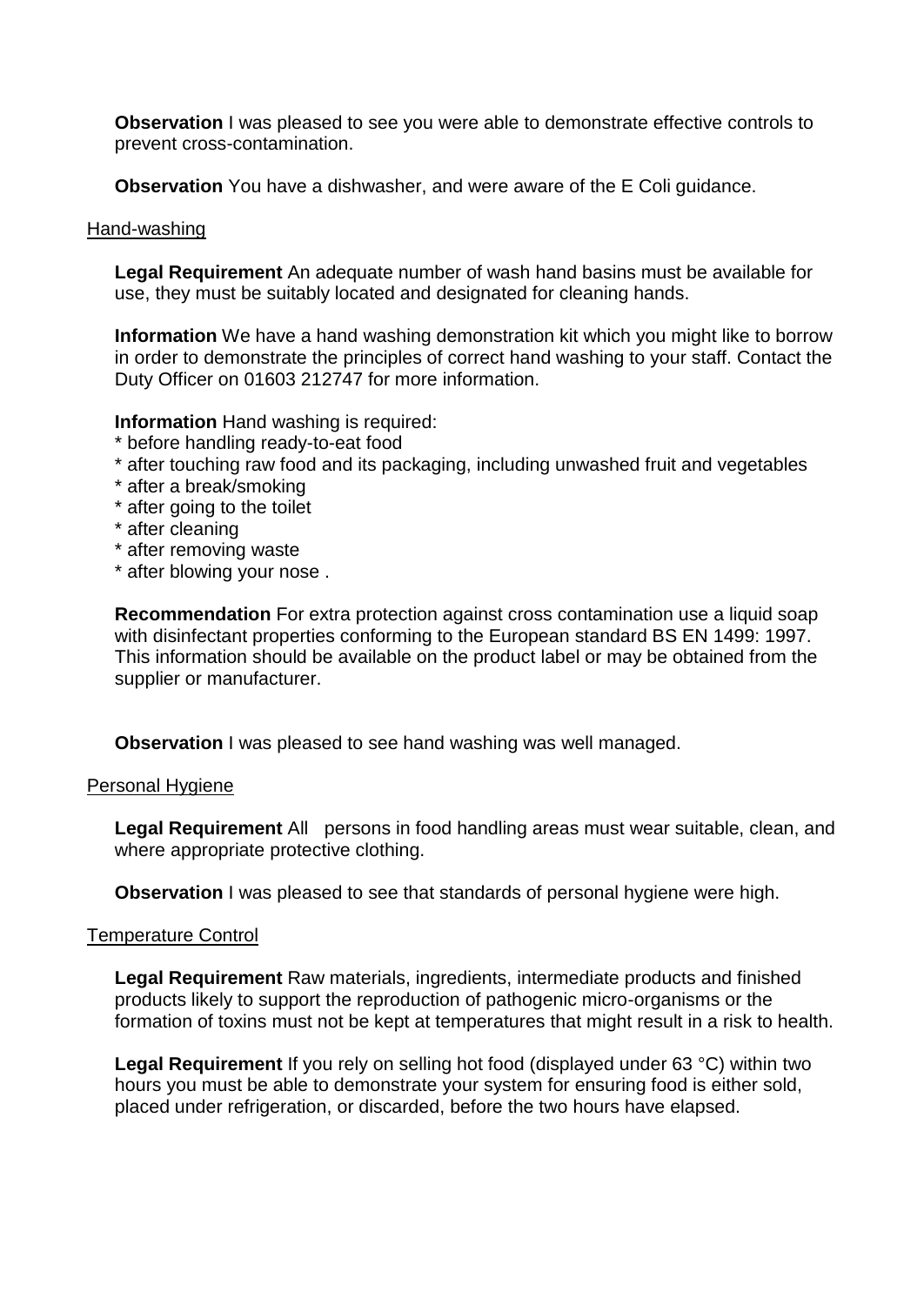**Legal Requirement** If you rely on selling COLD food (displayed over 8°C) within four hours you must be able to demonstrate your system for ensuring food is either sold, placed under refrigeration, or discarded, before the four hours have elapsed.

**Guidance** It is essential to know that your probe thermometer is working properly. If the reading is outside these ranges you should replace your probe or return it to the manufacturer to be calibrated. A simple way to check a digital probe is to put it in iced water and boiling water:

- The readings in iced water should be between -1 °C and 1°C.
- The readings in boiling water should be between 99°C and 101°C.

**Observation** I was pleased to see you were able to limit bacterial growth and/or survival by applying appropriate temperature controls at points critical to food safety and that you were monitoring temperatures.

### Poor Practices

**Contravention** The following matters represented poor practice :

 ensure you do not cover over original labelling showing date codes, with your own labels.

### **2. Structure and Cleaning**

The structure facilities and standard of cleaning and maintenance are all of a good standard and only minor repairs and/or improvements are required. Pest control and waste disposal provisions are adequate. The minor contraventions require your attention. **(Score 5)**

### Cleaning of Structure

**Observation** The kitchen had been well maintained and the standard of cleaning was good.

### Cleaning of Equipment and Food Contact Surfaces

**Observation** You had dedicated equipment for the preparation of raw and ready-to-eat foods.

#### Cleaning Chemicals / Materials / Equipment and Methods

**Guidance** Disinfectant and sanitiser must at least meet the requirements of one of the following standards: BS EN 1276 or BS EN 13697; or other standards that meet the same conditions and requirements.

**Observation** I was pleased to see that the premises was kept clean and that your cleaning materials, methods and equipment were able to minimise the spread of harmful bacteria between surfaces.

#### **Maintenance**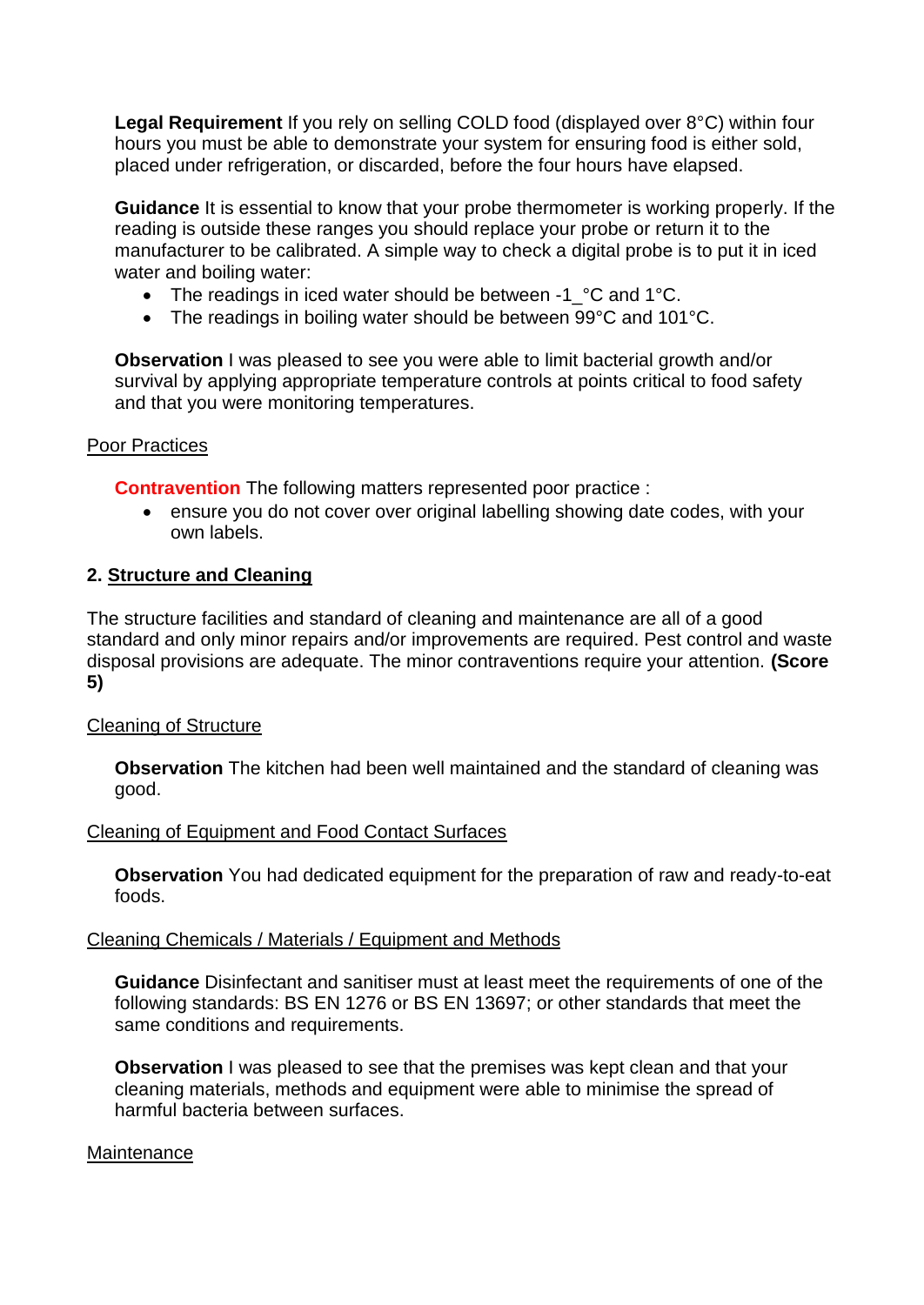**Contravention** The following had not been suitably maintained and must be repaired or replaced::

• beer cellar floor paint very worn.

**Observation** You are maintaining the premises in good condition.

#### Facilities and Structural provision

**Observation** I was pleased to see the premises had been well maintained and that adequate facilities had been provided.

### Pest Control

**Legal Requirement** The layout, design, construction, siting and size of food premises must permit good food hygiene practices, including protection against pests.

**Observation** You have a pest control contract in place and there is no evidence of pest activity on the premises.

### **3. Confidence in Management**

A food safety management system is in place and you comply fully with the law. Hazards to food are understood properly controlled managed and reviewed. Your records are appropriate and being maintained. All your staff are suitably supervised and trained. You have a very good track record. **(Score 0)**

### Type of Food Safety Management System Required

**Legal Requirement** Food business operators must put in place, implement and maintain a permanent procedure or procedures based on HACCP principles:

- Identify hazards to food.
- Identify the critical limits (what is acceptable and unacceptable).
- Monitor critical control points to ensure critical limits are met.
- Keep appropriate records to demonstrate control measures are effective.

**Observation** Your food safety management system was in place and working well. I was confident you had effective control over hazards to food.

**Observation** You were date labelling perishable foods appropriately and could demonstrate effective control over food spoilage organisms.

**Observation** You had colour-coded equipment and effective separation between raw and ready-to-eat food at all stages in your operation.

**Observation** You were monitoring (and recording) the temperatures of your fridges and freezers well as the temperature of cooked/hot-held food and could demonstrate effective systems for controlling bacterial growth and survival.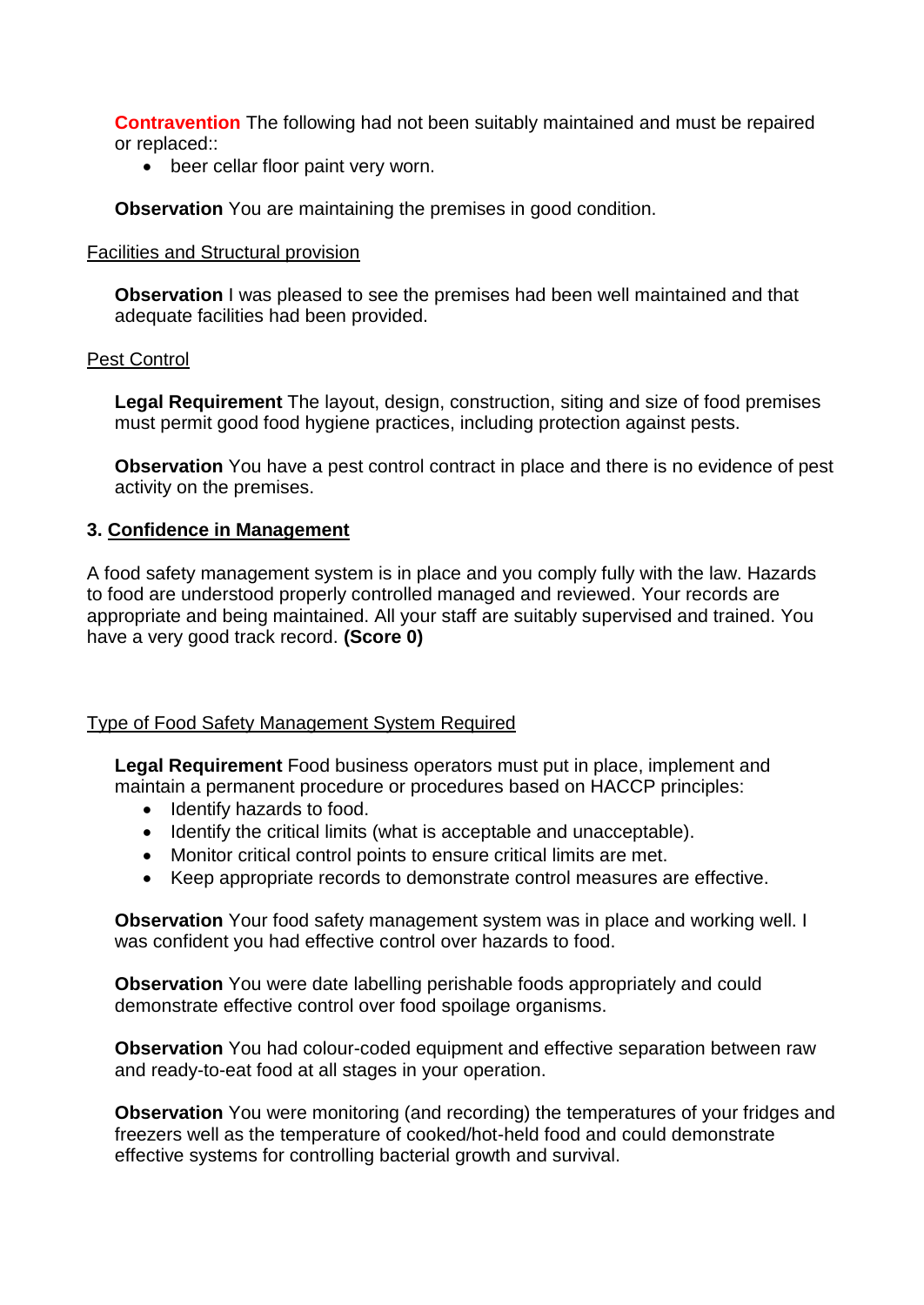**Observation** Your newly created food safety management manual is comprehensive, and is being used well with associated monitoring documents.

#### **Traceability**

**Observation** Your records were such that food could easily be traced back to its supplier.

#### Waste Food and other Refuse

**Legal Requirement** The Environmental Protection Act 1990 requires all commercial waste to be disposed of properly by authorised persons. Records should be available to show compliance.

**Observation** You had measures in place to dispose of waste food appropriately and were employing the services of an approved waste contractor.

### **Training**

**Legal Requirement** Food business operators must ensure that food handlers are supervised and instructed and/or trained in food hygiene matters to an appropriate level for the work they do.

**Information** You can obtain a list of the training courses we provide on our website www.norwich.gov.uk

**Information** There are Level 2 Awards in Food Allergen Awareness on offer in Dereham. If you are interested contact 0800 689 3512

**Recommendation** A Level 2 Award in Food Safety in Catering or its equivalent (a 6-hour course leading to the award of a recognised certificate in food hygiene) would be appropriate for your food handlers. Booking details for the equivalent CIEH course are on our website: www.norwich.gov.uk

**Recommendation** Catering staff should refresh their food hygiene knowledge every 3 years so that they stay up to date with current legislation and good practice. Booking details for this course are on our website: www.norwich.gov.uk

**Observation** I was pleased to see that food handlers had been trained to an appropriate level and evidence of their training was made available.

**Observation** All staff have done online Level 2 equivalent, and also allergen training.

#### Infection Control / Sickness / Exclusion Policy

**Guidance** Public Health England recommends that food handlers known or suspected to be suffering from a food-borne infection or gastro intestinal illness stay away from work until symptom-free for 48 hours.